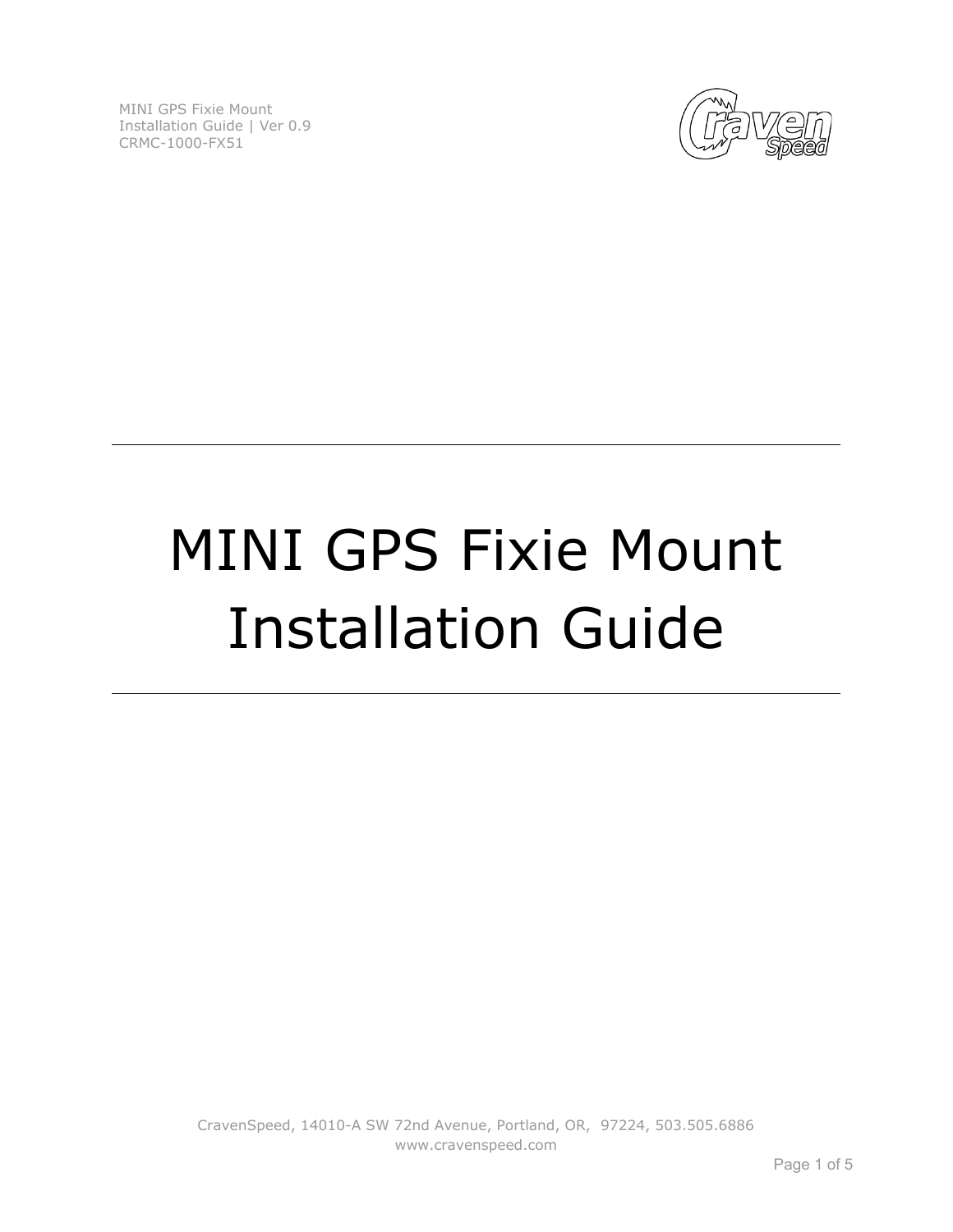

## Table of contents

Table of contents **[Overview](#page-2-0) [Prepare the Tachometer](#page-3-0) [Mount The Fixie](#page-3-0)**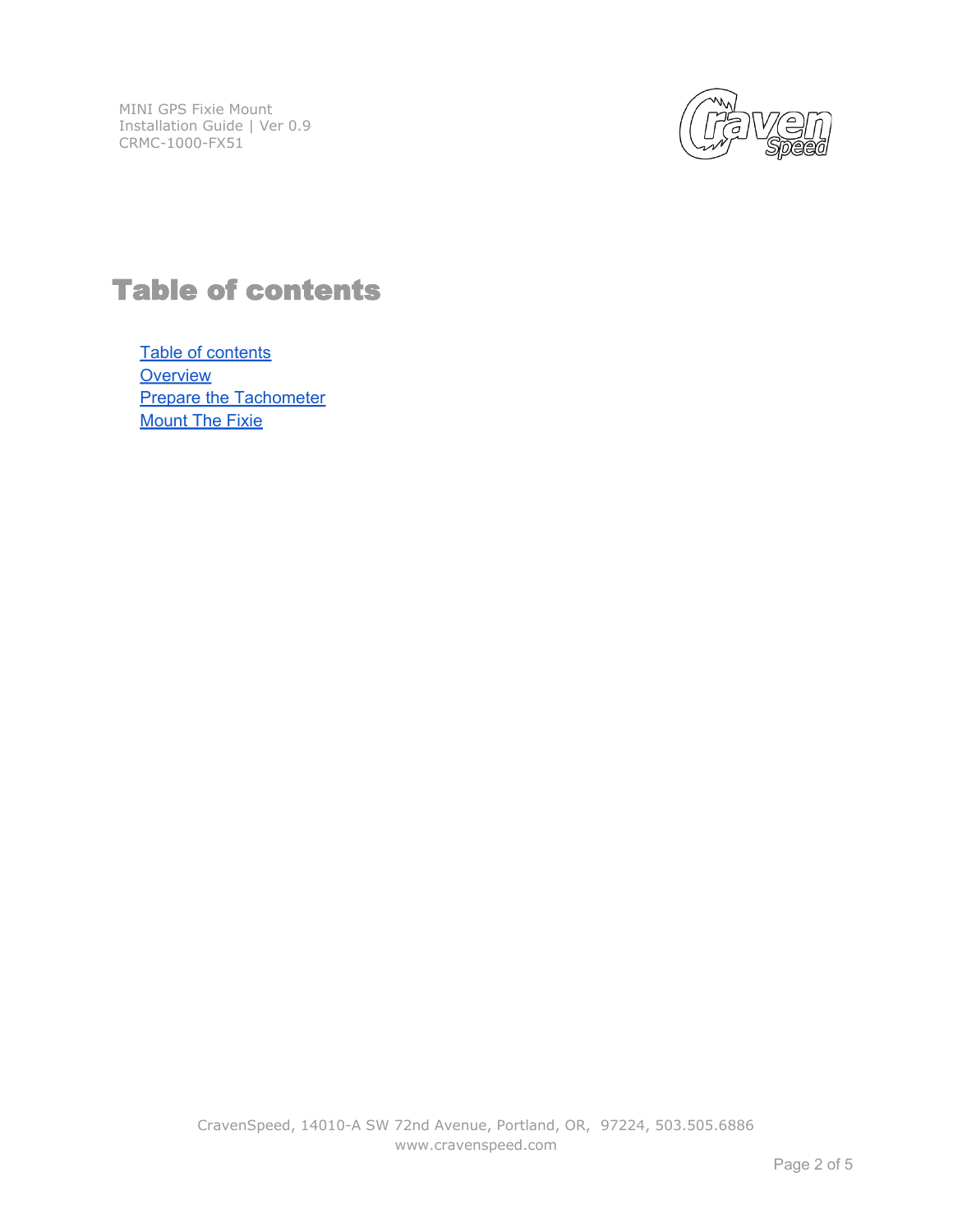

#### <span id="page-2-0"></span>**Overview**

Thank you for purchasing the **MINI GPS Fixie Mount from CravenSpeed**. This is our quickest installing phone mount, which accomplished the job without any added complications. The piece is made from the highest grade materials and is **guaranteed to be free from defects**.

The installation time for this product is about 10 minutes and can be done by anyone. You will need a Philips Screwdriver as well as a T-27 Torx Driver.

Contents:



It is important to note that this CravenSpeed Strut Bar is **compatible only with R55, R56, R57, R58 and R59 MINI Cooper vehicles**.

If you have any problems during installation, please contact the company that sold you this product to work through the problem.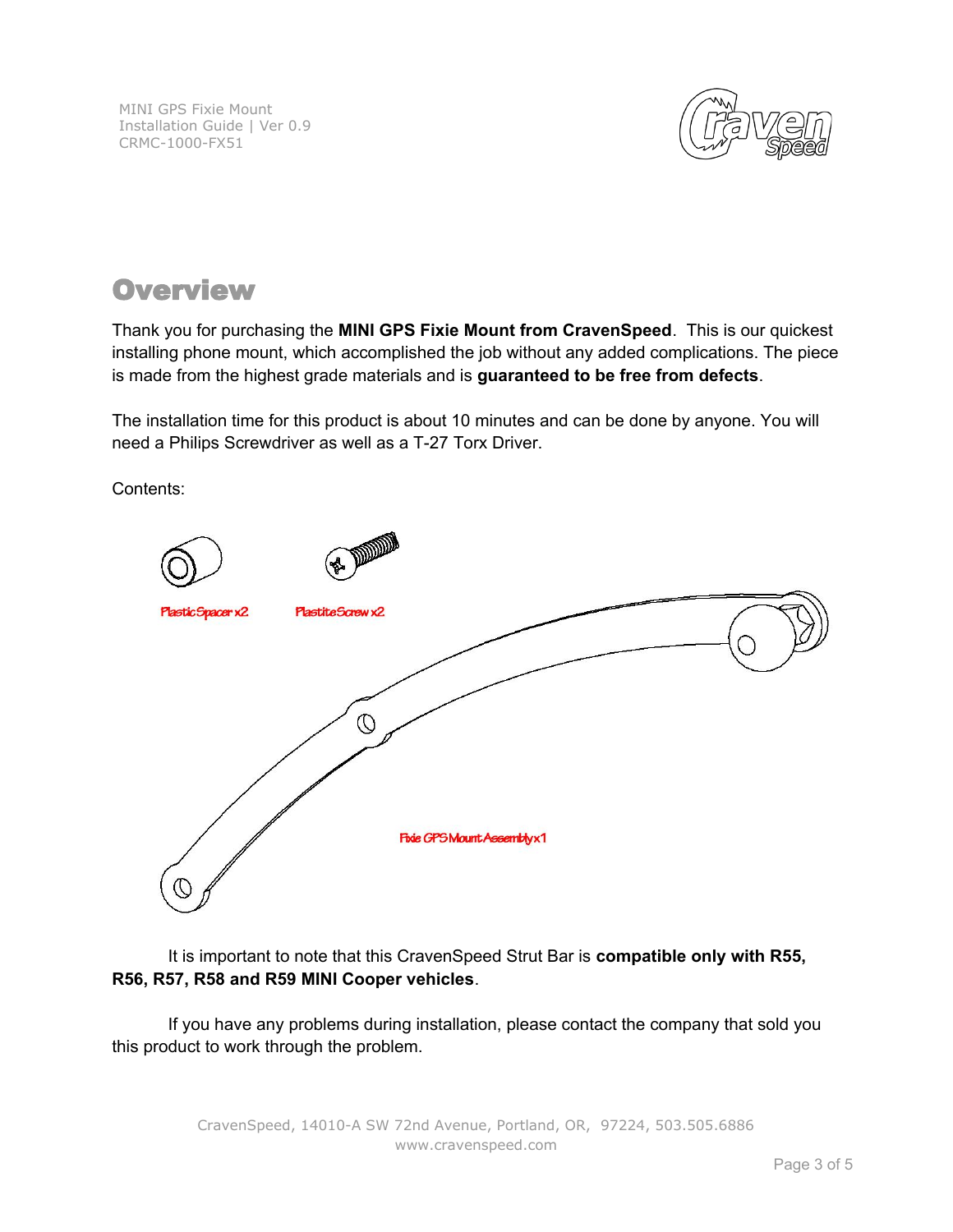

<span id="page-3-0"></span>When contacting support, please have your order number and vehicle chassis number ready.

### Prepare the Tachometer

Start by pulling the lever on the steering column to allow you to adjust it to its lowest setting. This will allow you access to the two torx screws that bolt the Tachometer onto the steering column.

Remove the two factory-mounting screws from behind tach, and set them aside for now, you'll need them to re-attach the tach soon.



Lean the face of the Tach down toward the steering column giving you a view remove the top and left (left as you face the back of the tachometer from the drivers seat) screws from the tach. You will not need these screws for this installation, but if you want to keep the Fixie for your next MINI and return this one to stock, you will want to save them.

## Mount The Fixie